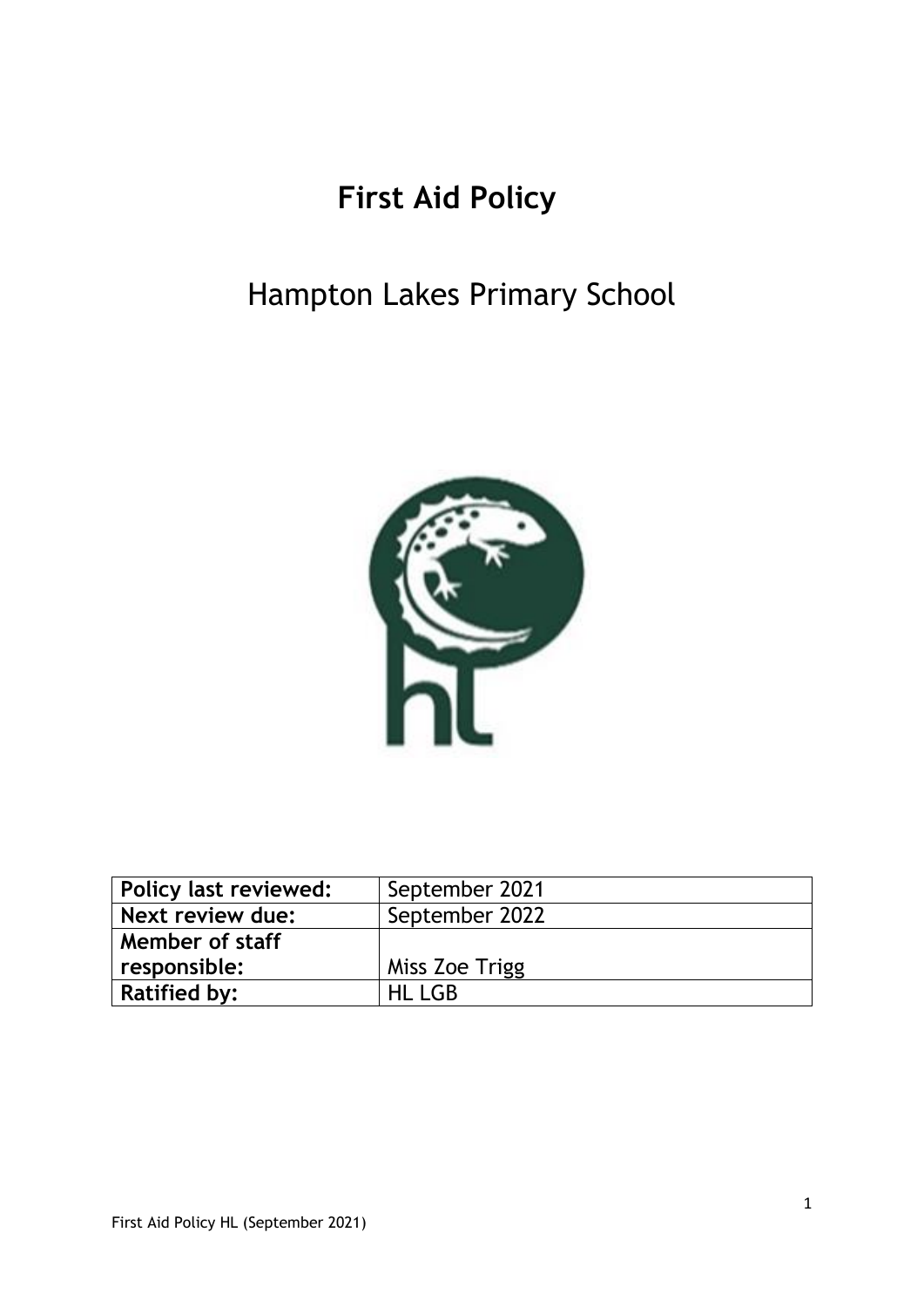# **1. RATIONALE**

First Aid must be provided to any person that we owe a duty of care if they are injured or become ill while on our premises or involved in an off-site activity. There must be sufficient suitably qualified first aiders and adequate First Aid facilities to ensure that assistance will be provided quickly to casualties and a call made to the emergency services when appropriate.

Contractors who work on site must provide their own First Aid. The Board of Trustees will ensure that the insurance arrangements provide full cover for claims arising from actions of staff acting within the scope of their employment.

To ensure that there are adequate and appropriate equipment and facilities for providing First Aid in the workplace.

Nominated Member of Staff: **Head of School**

# **2. Operating Statement**

Hampton Lakes School will have:

- A number of suitably stocked First Aid containers
- An appointed person to take charge of First Aid arrangements
- Qualified personnel to administer First Aid as required, both on and off-site
- Information for employees on First Aid arrangements

First Aid provision must be available at all times while people are on School premises, and also off the premises whilst on School visits.

### **3. RESPONSIBILITIES**

## **3.1 The Employer/The Board of Trustees**

The Board of Trustees is the employer for Hampton Lakes School.

Health and safety legislation places duties on employers for the health and safety of their employees and anyone else on the premises. In the School this includes responsibility for all teaching staff, support staff, students and visitors including contractors. Managers and staff also have responsibilities.

The employer is responsible, under the Health and Safety at Work etc. Act 1974 (HSWA), for making sure that the School has a Health and Safety Policy. This should include arrangements for First Aid, based on a risk assessment of the School, and should cover numbers of first aiders/appointed persons. The school will ensure that the statutory minimum number of trained first aiders are available on site. There will be at least three trained staff within school. The numbers and locations of First Aid containers are detailed within the policy.

The employer will make sure that their insurance arrangements provide full cover for claims arising from actions of staff acting within the scope of their employment. It is the employer's responsibility to make sure that the statutory requirements for provision of first aiders are met, that appropriate training is provided and that correct procedures are followed.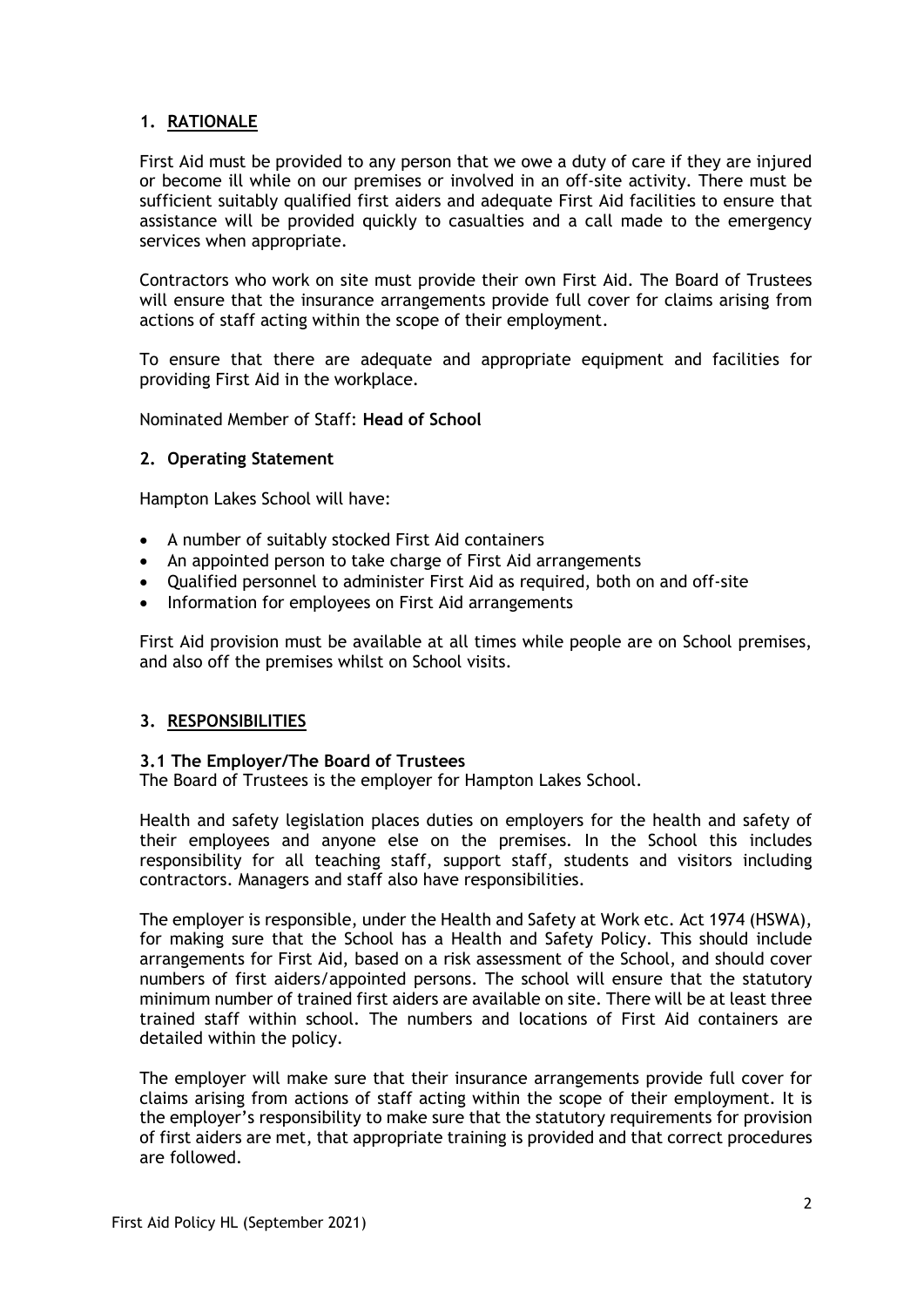The employer must arrange adequate and appropriate training and guidance for staff who volunteer to be first aiders/appointed persons. The employer must ensure that there are enough trained staff to meet the statutory requirements and assessed needs, allowing for staff on annual/sick leave or off-site. The employer should be satisfied that any training has given staff sufficient understanding, confidence and expertise.

The employer must provide adequate and appropriate equipment and facilities.

The employer is to ensure staff or students with special health needs or disabilities are catered for.

The Board of Trustees has general responsibility for all the School's policies, even when it is not the employer.

# **3.2 The Head of School**

The Head of School is responsible for putting the Board of Trustee's policy into practice and for developing detailed procedures.

## **3.3 Teachers and other School Staff**

All staff will be given a written list of students with pre-existing or known medical conditions with details of their needs and what to do in an emergency. It is the responsibility of all staff to make themselves familiar with the needs of students they teach or oversee in and outside of the classroom. An appropriate number of staff will receive appropriate training to enable them to meet the needs of students with specific medical needs.

Teachers' conditions of employment do not include giving First Aid, although any member of staff may volunteer to undertake these tasks. Teachers and other staff in charge of students are expected to use their best endeavours at all times, particularly in emergencies, to secure the welfare of the students at the School in the same way that parents might be expected to act towards their children. In general, the consequences of taking no action are likely to be more serious than those trying to assist in an emergency. All staff are required to know who the first aiders are and how to contact them as needed.

Staff responsible for leading phases of learning areas are responsible for the preparation of risk assessments for their areas.

### **3.4 The Lead First Aider**

The Lead First Aider is responsible for keeping a record of all First Aid related incidents that occur within the School. They keep a central record of all First Aid treatment given by a first aider/appointed person. They are responsible for checking the First Aid containers are stocked and re-stocked as necessary. They are also responsible for ensuring the medical room is kept hygienically clean and has all the equipment and facilities required.

### **3.5 The First Aider's Duties**

First Aiders must complete a training course approved by the Health and Safety Executive (HSE).

Within the School, the duties of a first aider are to:

• Give immediate help to casualties with common injuries or illness and those arising from specific hazards at the school.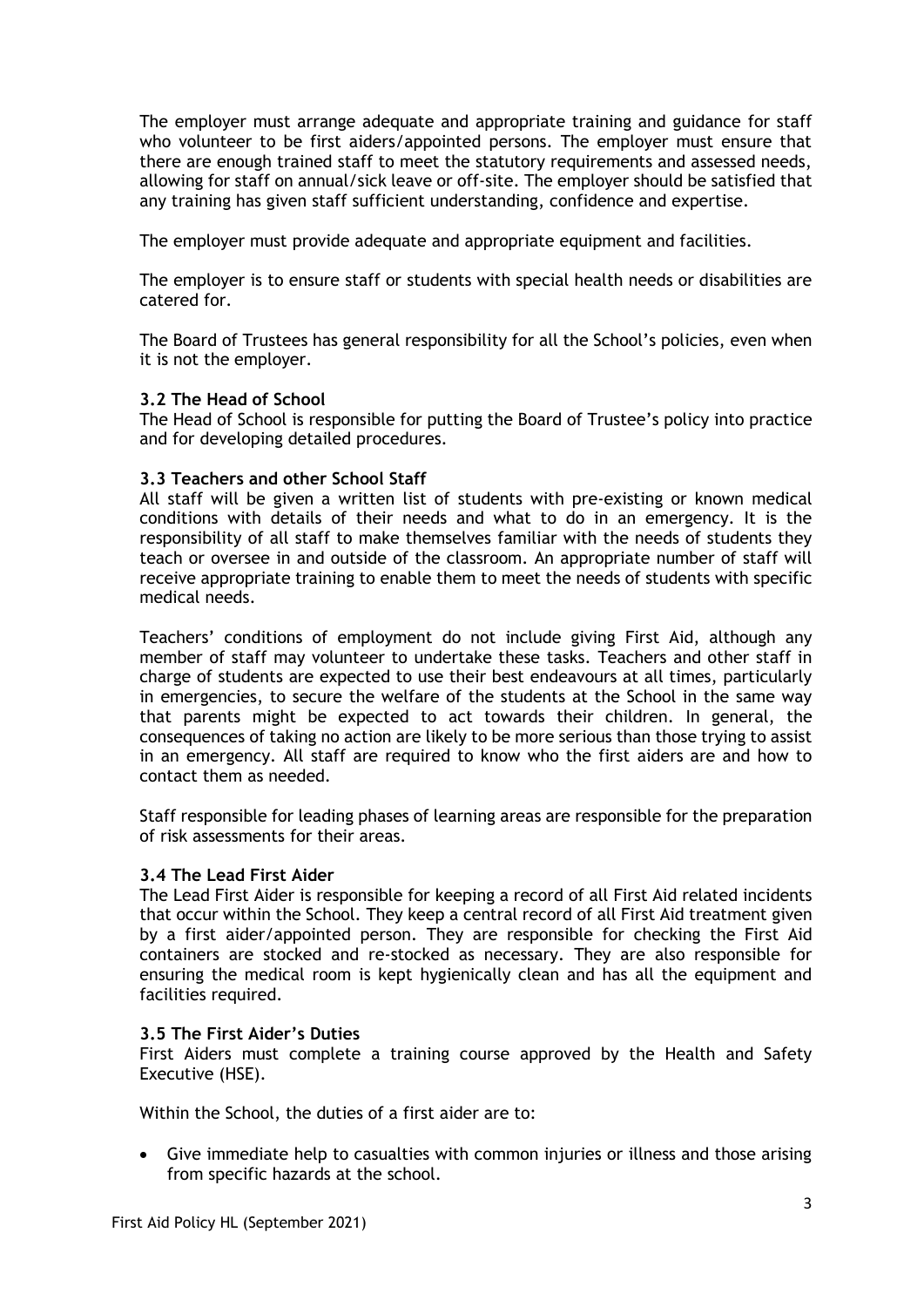• When necessary, ensure that an ambulance or other professional medical help is called.

# **3.6 Calling the emergency services**

All staff are able to request an ambulance or other professional medical help. Examples where an ambulance would be called would include:-

- chest pain
- difficulty in breathing
- unconsciousness
- severe loss of blood
- severe burns or scalds
- choking
- fitting or concussion
- drowning
- severe allergic reactions
- suspected broken bones

# *(NHS Advice 2013)*

When you dial 999 you are not calling an ambulance but alerting the emergency services to your incident. They will decide on the response that they will provide; this can range from verbal advice over the telephone to an emergency evacuation by air ambulance. Calling 999 should not be delayed, let the emergency services decide the appropriate course of action based on the information that you give them.

# **3.7 Selection of First Aiders**

Unless First Aid cover is part of a member of staff's contract of employment, people who agree to become First Aiders do so on a voluntary basis. When selecting first aiders, the Governing Body/Head of School should consider the individuals:

- Reliability and communication skills.
- Aptitude and ability to absorb new knowledge and learn new skills.
- Ability to cope with stressful and physically demanding emergency procedures.
- Normal duties, first aider must be able to leave to go immediately to an emergency.

# **3.8 Appointed Persons**

An appointed person is someone who:

- takes charge when someone is injured or becomes ill
- looks after the First Aid equipment e.g. restocking the First Aid container
- ensures that an ambulance or other professional medical help is summoned when appropriate.

Appointed persons are not necessarily first aiders. They should not give First Aid treatment for which they have not been trained. However, it is good practice to ensure that appointed persons have emergency First Aid training/refresher training, as appropriate. These courses do not require HSE approval. They normally last four hours and cover the following topics:

- What to do in an emergency
- Cardiopulmonary resuscitation
- First Aid for the unconscious casualty
- First Aid for the wounded or bleeding.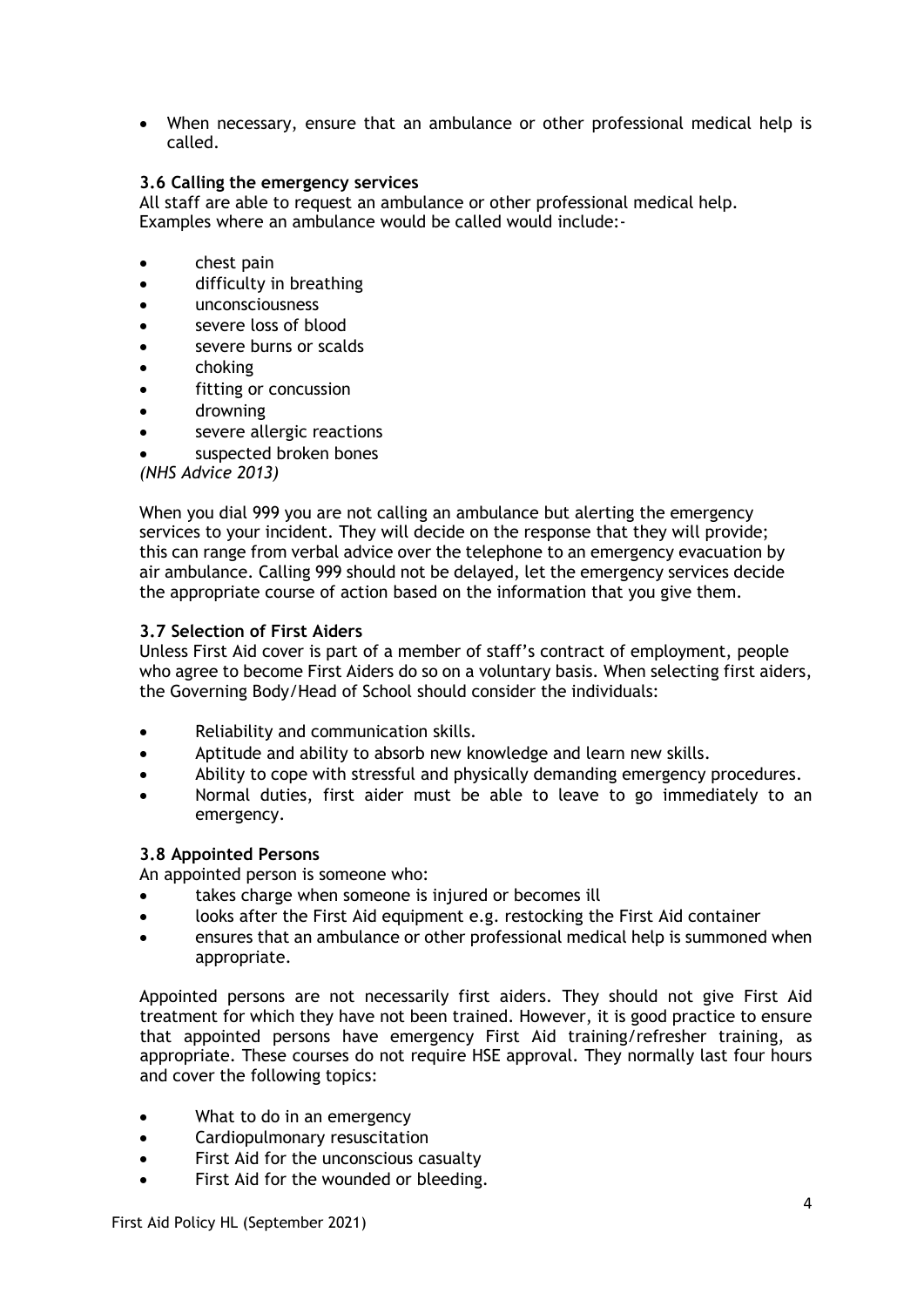Emergency First Aid training should help an appointed person cope with an emergency and improve their competence and confidence.

# **4. ARRANGEMENTS**

# **4.1 First Aid needs and expectations**

The Health and Safety Commission (HSC) guidance recommends that organisations, such as schools which provide a service for others should include them in their risk assessments and provide for them.

In light of their legal responsibilities for those in their care, schools should consider carefully the likely risks to students and visitors, and make allowance for them.

## **4.2 Reassessment of First Aid Provision**

The Board of Trustees/Governing Body and/or Head of School should regularly review the School's First Aid needs (at least annually), and particularly after any changes, to ensure the provision is adequate. Where minimum numbers of trained first aiders are set, these should be monitored to ensure that these standards are being met.

## **4.3 Providing Information**

The employer or the Nominated Member of Staff (the Head of School) must inform all staff (including those with reading and language difficulties) of the First Aid arrangements. This should include the location of equipment, facilities and First Aid personnel, and the procedures for monitoring and reviewing the School's First Aid needs.

## **4.4 Location of First Aid Boxes**

First Aid boxes are kept in the cloakroom for each year group.

Travelling First Aid boxes are kept at the following points in the school:

- Medical Room
- HL Main Reception

### **4.5 Insurance**

In the event of a claim alleging negligence by a member of the School staff, action is likely to be taken against the employer rather than the employee. Employers should make sure their insurance arrangements provide full cover for claims arising from actions of staff acting within the scope of their employment. The school will provide explicit reassurance to staff who volunteer to assist with any form of medical procedure that are acting within the scope of their employment and are indemnified.

### **4.6 Risk Assessment of First Aid Needs**

The School will include staff, students, and visitors when carrying out risk assessments for First Aid needs. Staff will liaise with SENCo where appropriate in the preparation of risk assessments for students with physical disabilities.

# **4.7 Location of Building**

Please refer to the School's Health & Safety Policy for details about informing the local emergency services of location of the School.

### **4.8 Specific Hazards on Site**

Hazards and temporary hazards, such as building maintenance work, should be considered and suitable short-term measures put in place.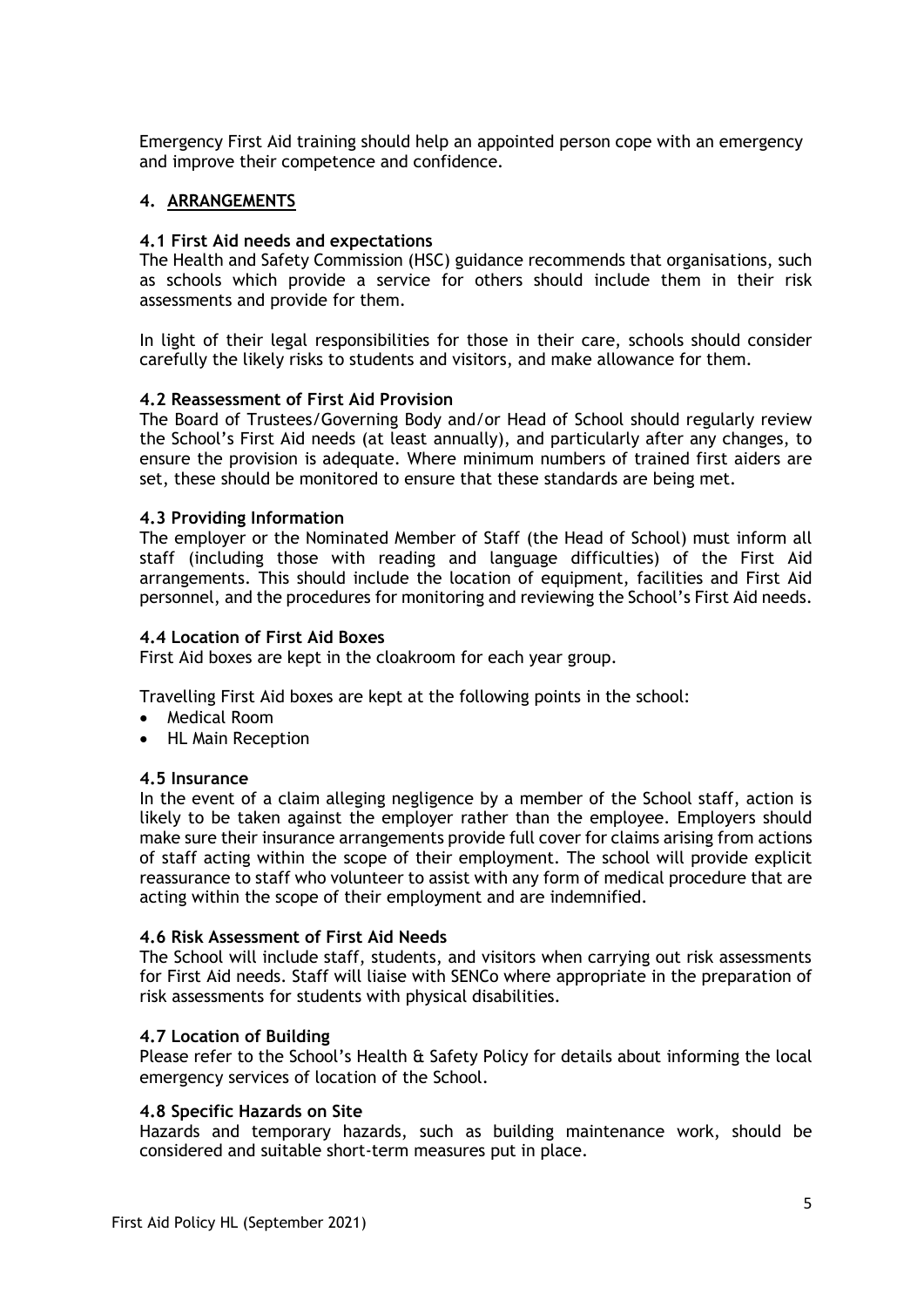# **4.9 Accident Statistics**

Accident statistics can indicate the most common injuries, times, locations and activities at a particular site. These can be useful tool in a risk assessment, highlighting areas to concentrate on and tailor First Aid provision to. It is the responsibility of the Lead First Aider to keep the Accident statistics.

# **4.10 First Aid Personnel Requirement**

The Board of Trustees and Head of School to consider the likely risks to students and visitors, as well as employees, when drawing up policies and deciding on the numbers of First Aid personnel. The HSC provide guidance on numbers of First Aid personnel based on employee numbers. As a general guide, they recommend that:

- A lower risk place of work (e.g., shops, offices, libraries) with fifty to one hundred employees, should consider having at least one first aider.
- A medium risk place of work (e.g. light engineering and assembly work, food processing) with twenty to one hundred employees, should consider having at least one first aider for every fifty employees (or part thereof). Schools will generally fall into the lower category, but some schools or areas of activity may fall into the medium risk category. The School should base its provisions on the results of its risk assessment. If there are parts of the School where different levels of risk can be identified, the employer should consider the need to make different levels of provision in different areas/faculties.

When considering how many First Aid personnel are required, the Board of Trustees/Head of School should also consider:

- Adequate provisions for lunchtime and breaks. It is good practice to encourage lunchtime supervisors to have First Aid training.
- Adequate provisions for leave and in case of absences.
- First Aid provision for off-site activities e.g. school trips. If a first aider accompanies students off site, there needs to be adequate First Aid provisions.
- Adequate provisions for practical departments, such as science, technology, home economics and physical education.
- Adequate provisions for out of hours activities e.g. sports activities, clubs.
- Any agreements with contractors, (e.g. Meals) on joint provision for First Aid for their employees.
- Adequate provisions for trainees working on site. They have the same status as staff for the purpose of health and safety legislation.

The Lead First Aider deals with emergencies if they occur in an isolated area e.g. on the playing field. They will go the scene with their radio and will radio for reception if there is need for an ambulance etc.

Members of staff are to visit the Lead First Aider if they require any information on First Aid procedures, facilities and personnel. This information is displayed on notices throughout the School.

# **4.11 Qualification and training**

A first aider must hold a valid certificate of competence, issued by an organisation whose training and qualifications are approved by the HSE. Information on local organisations offering training is available from HSE offices. Training courses cover a range of First Aid competences and we ensure that we have paediatric first aid trained personnel in school. The employer should arrange appropriate training for their First Aid personnel. Training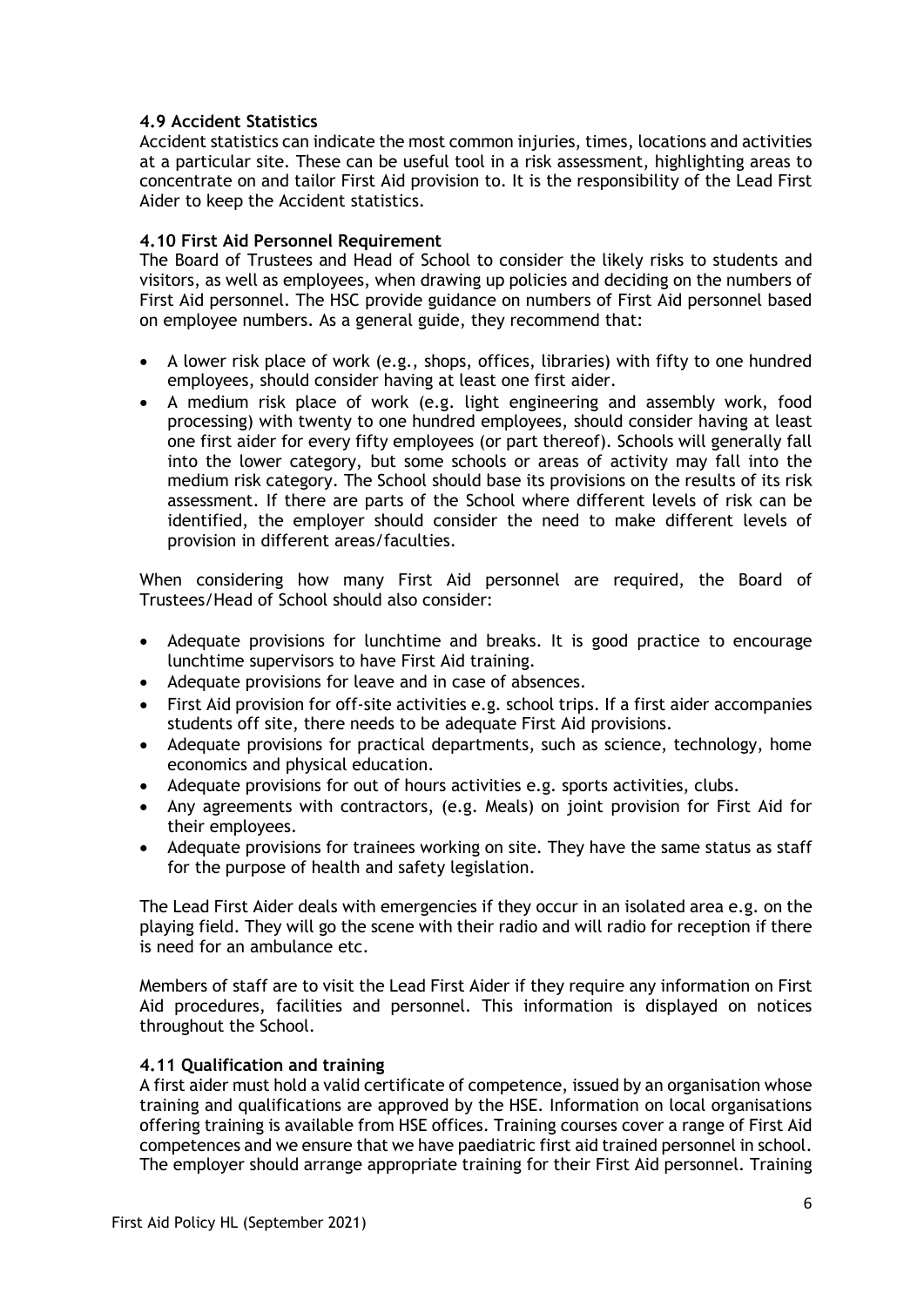organisations will often tailor courses specifically to schools' needs. It is helpful to let the training organisation know in advance of any particular areas that should be covered.

First Aid at work certificates are only valid for three years. Refresher training and retesting of competence should be arranged before certificates expire. If a certificate expires, the individual will have to undertake another full course of training to become a first aider. However, employees can arrange for first aiders to attend a refresher course up to three months before the expiry date of their certificate. The new certificate takes effect from the date of expiry. The School should keep a record of first aiders and certification dates.

The HSE also produce guidance on the standards and requirements for approval of training including a list of standard First Aid competences.

## **4.12 EpiPen Management & Administration**

Children diagnosed as being at risk of anaphylaxis are prescribed adrenaline in an auto injector which is commonly known as an EpiPen. Adrenaline given through an EpiPen to the outer thigh muscle is the most effective treatment for anaphylaxis, as when injected it rapidly reverses the effects of a severe allergic reaction. It is a single use preloaded automatic injection and is designed to be used as a First Aid device by people without formal medical training.

If a child has been prescribed an EpiPen it is necessary that training in its use is a part of professional learning provided each year by a Registered Training Organisation, as a part of development of the Individual Anaphylaxis Management Plan. All staff receive training in September from the school nursing team on how to administer adrenalin. Records of staff who have received this training are kept at reception.

If a pupil has been prescribed an EpiPen, a minimum of two EpiPens must be provided by the pupil's parents to the school. Storage of EpiPens:

- EpiPens should be stored correctly and accessed quickly.
- EpiPens are stored in the Medical Room in an unlocked, easily accessible place away from direct heat. They should not be stored in the refrigerator or freezer.
- EpiPens should be clearly labelled with the pupil's name.
- Each pupil's EpiPen should be distinguishable from other students' EpiPens and medications.
- All staff should know where the EpiPen is located.
- The EpiPen should be signed in and out when taken from its usual place, such as for camps or excursions.
- Depending upon the speed of past reactions it may be appropriate to have the EpiPen in class or in a bag for outside use.
- It is important that trainer EpiPens (which do not contain adrenaline) are kept in a separate location from students' EpiPens.

### **4.13 Key information about EpiPens**

EpiPens should not be cloudy or out of date. They should last at least 12 months from time of purchase from a pharmacy and have an expiry date printed on them. It is the parent/carer's responsibility to supply the pupil's EpiPen to the school and to replace it before it expires. It is recommended that a designated staff member, such as the senior first aider, should regularly check the EpiPen at the beginning or end of each term. At least a month before its expiry date, the designated staff member should send a written reminder to the parents/carers to replace the EpiPen. Adopting the practice of returning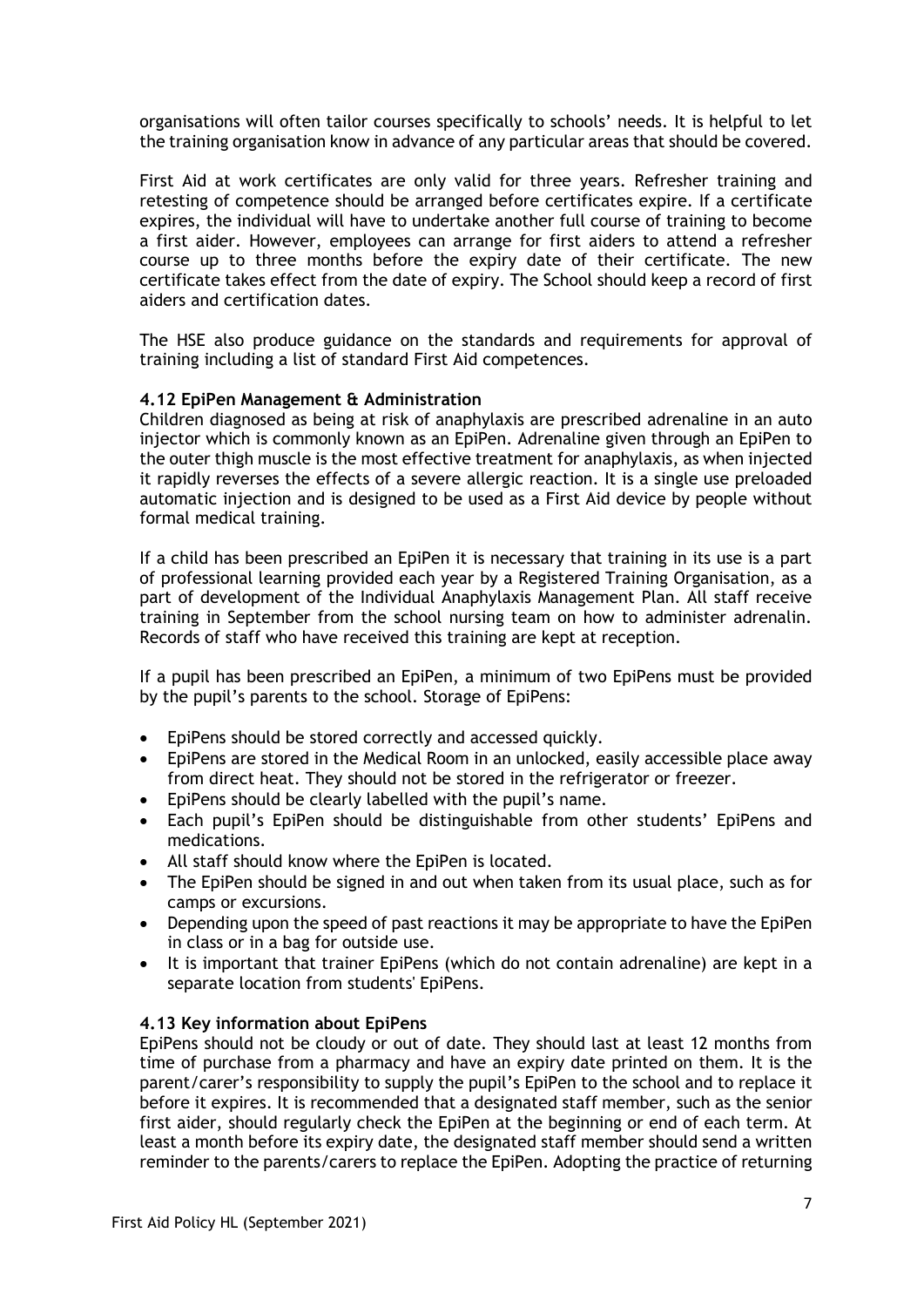the EpiPen to the family at the end of each term is suggested. Return or replacement of the EpiPen should take place when the pupil recommences school in the new term.

Administration of EpiPen is quite safe: if a person is suspected of having a severe allergic reaction, it may be more harmful not to give it than to use it when it may not have been needed. EpiPen should be administered if there is difficulty in breathing and an ambulance should be called.

If the ambulance has not arrived and the patient has not recovered a second dose should be administered within 10 minutes. "If in doubt, give the EpiPen": from the ASCIA Action Plan for Anaphylaxis For additional information about the use of EpiPens refer to the NSW Department of Education and Training Anaphylaxis Guidelines for Schools, or the Victorian Department of Education and Training Anaphylaxis Guidelines

## **4.14 First Aid Materials, Equipment and First Aid Facilities**

Employers must provide the proper materials, equipment and facilities at all times. First Aid equipment must be clearly labelled and easily accessible.

Every employer should provide at least one fully stocked First Aid container for each site. The assessment of a School First Aid needs should include the number of First Aid containers. Additional First Aid containers will be needed for spilt sites/levels, distant sports fields or playgrounds, any other high risk areas and offsite activities.

All First Aid containers must be marked with a white cross on a green background.

The siting of First Aid boxes is a crucial element in the School's policy and should be given careful consideration. If possible, First Aid containers should be kept near to hand washing facilities.

### **4.15 Contents of a First Aid Container**

There is no mandatory list of items for a First Aid container, however the HSE recommend that, where there is no special risk identified, a minimum provision of First Aid items would be:

- A leaflet giving general advice on First Aid (see list of publications in Annex A)
- 20 individually wrapped sterile adhesive dressings (assorted sizes)
- Two sterile eye pads
- Four individually wrapped triangular bandages (preferably sterile)
- Six safety pins
- Six medium size (approx. 12cm x 12cm) individually wrapped sterile medicated wound dressings
- Two large (approx. 18cm x 18cm) sterile individually wrapped undedicated wound dressings
- One pair of disposable gloves.

### *Equivalent or additional items are acceptable.*

The Lead First Aider is responsible for examining the contents of First Aid containers. These should be checked frequently and restocked as soon as possible after use. There should be extra stock in the School. Items should be discarded safely after the expiry date has passed.

# **4.16 Travelling First Aid Containers**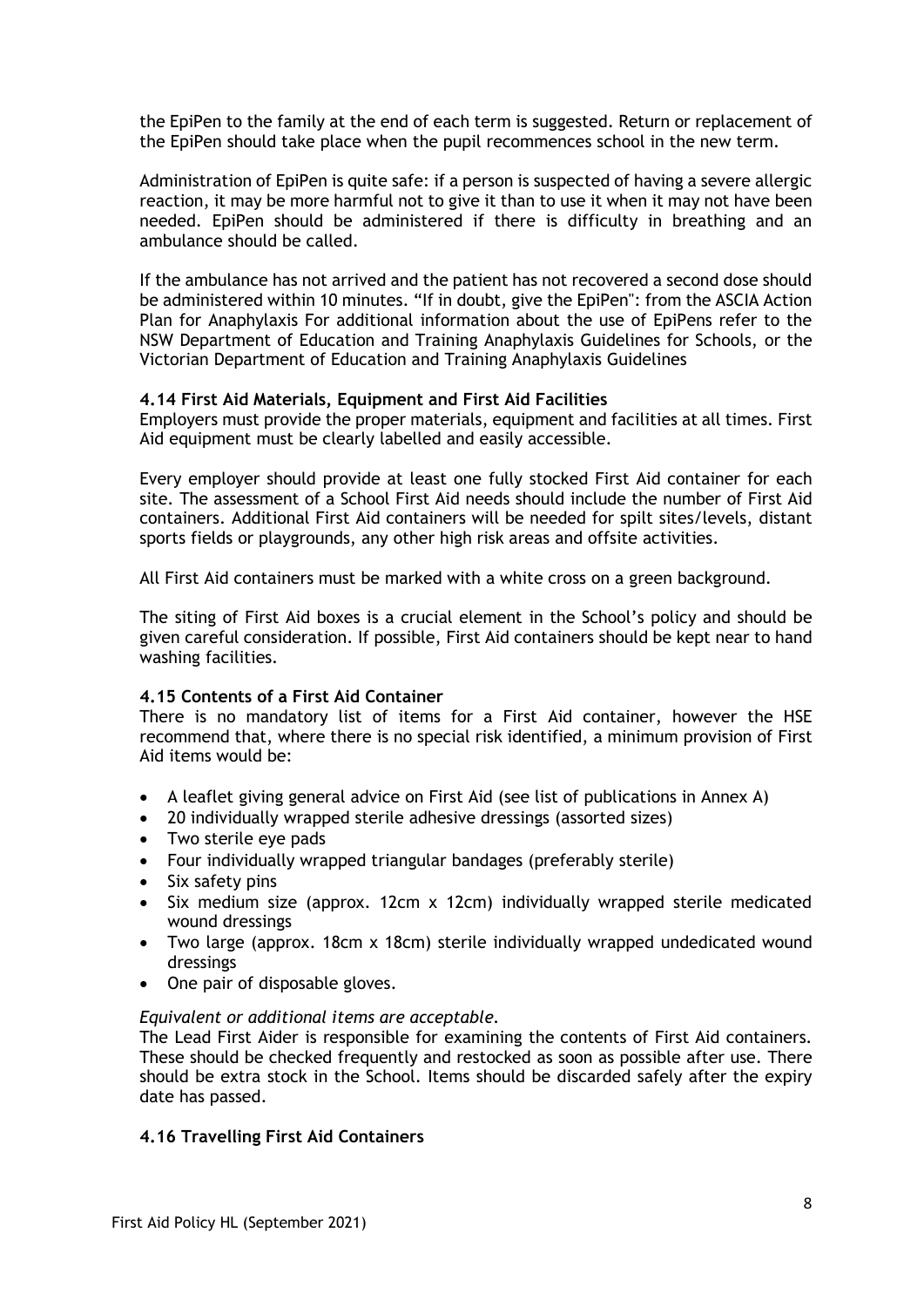Before undertaking any off-site activities, the Head of School should assess what of First Aid provision is needed. The HSE recommend that, where there is no special risk identified a minimum stock of First Aid items for travelling First Aid containers is:

- A leaflet giving general advice on First Aid. See list of publications in Annex A
- Six individually wrapped sterile adhesive dressing
- One large sterile un-medicated wound dressing –approx. 18cm x 18cm
- Two triangular bandages
- Two safety pins
- Individually wrapped moist cleansing wipes
- One pair of disposable gloves

# *Equivalent or additional items are acceptable.*

Additional items may be necessary for specialised activities for instance eye wash in Science labs.

# **4.17 Public Service Vehicles**

Transport regulations require that all minibuses and public service vehicles used either as an express carriage or contract carriage have on a board a First Aid container with the following items:

- Ten antiseptic wipes, foil packaged
- One conforming disposable bandage (not less than 7.5cms wide)
- Two triangular bandages
- One packet of 24 assorted adhesive dressings
- Three large sterile un-medicated ambulance dressing (not less than 15cm x 20 cm)
- Two sterile eye pads, with attachments
- Two assorted safety pins
- One pair of rustles blunt ended scissors.

The First Aid container shall be:

- Maintained in a good condition
- Suitable for the purpose of keeping the items referred to above in good condition
- Readily available for us; and
- Prominently marked as a First Aid container

# **4.18 First Aid Accommodation**

Employers must provide suitable and sufficient accommodation for First Aid according to the assessment of the First Aid needs identified. The Education (School Premises) Regulations 1996 require the School to have a suitable room that can be used for medical or dental treatment when required and for the care of students during School hours. The area, which must contain a wash basin and be reasonably near to a WC, need not be used solely for medical purposes, but it should be appropriate for that purpose and readily available for use when needed.

The School medical room is situated next to the main Reception Office.

# **4.19 Contractors**

Contractors working on School premises are given an Induction pack on arrival which advises them of the locations of First Aid kits, of who the first aiders are and their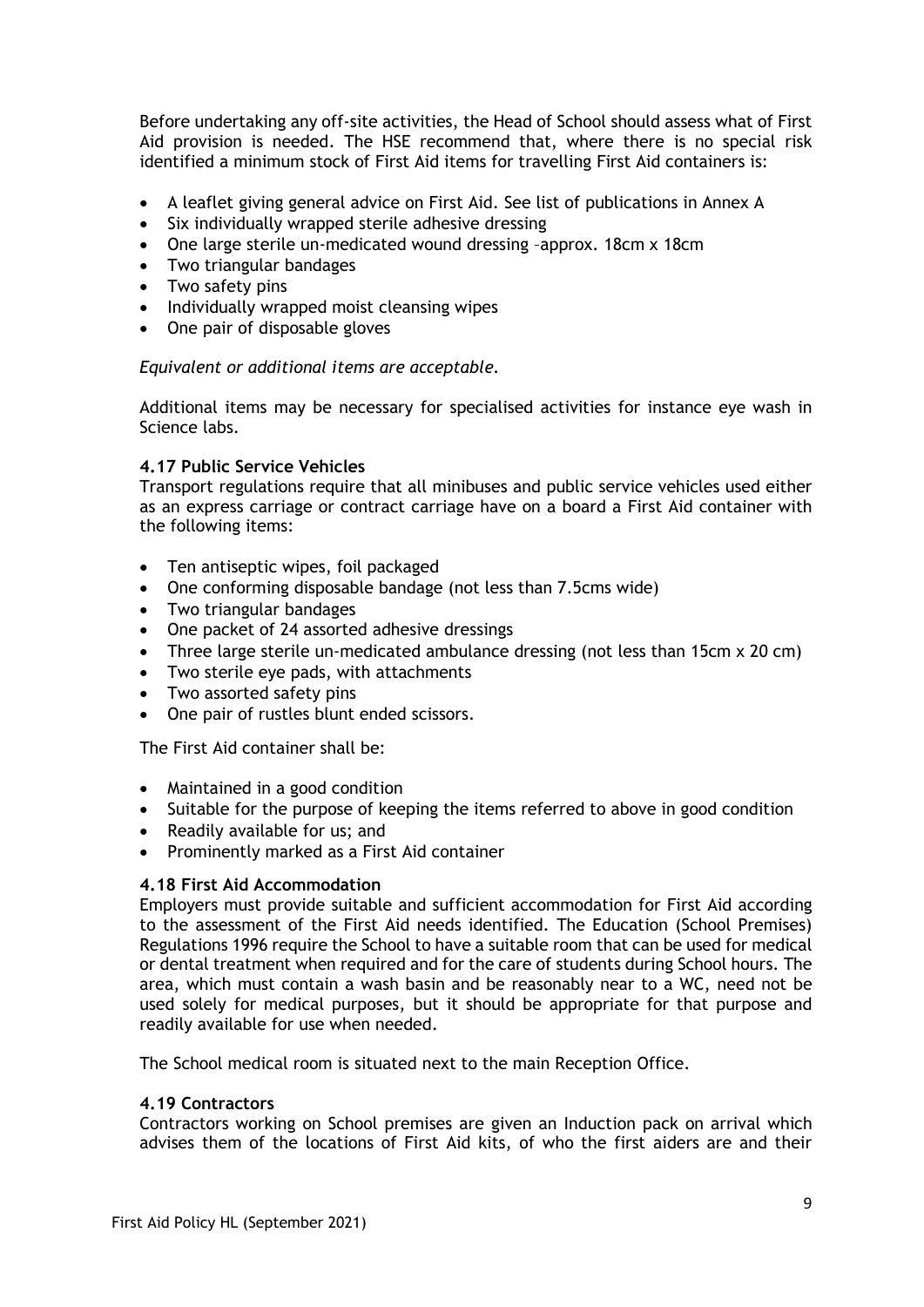locations and what to do in the event of a serious accident (including the completion a relevant accident form).

## **4.20 Hygiene/Infection Control**

First aiders must follow their training and maintain good standards of infection control. Whenever small amounts of body fluids have to be cleaned up, disposable plastic gloves should be worn and disposable paper towels and a detergent solution should be used to absorb and clean surfaces. These items should be disposed of in black plastic bin bags, tied up and placed directly into waste bins with other inert waste.

## **4.21 Reporting Accidents and Record Keeping**

All accidents and injuries should be recorded on the appropriate forms. Please refer to "The School's Central Record" section of this policy for further information about what needs to be recorded.

Parents will be notified of ANY major accident or significant injury that occurs to their child at school or whilst on a school led activity. Where any head injury has been received, the parent(s) will be notified by telephone and/or letter.

Under EYFS legislation, Ofsted will be notified of any serious accident, illness or injury to, or death of a child whilst in the care of Hampton Lakes, within 14 days of occurrence.

For further information about what needs to be reported under the Reporting of Injuries, Diseases and Dangerous Occurrences Regulations 2013 (RIDDOR) please refer to the Trust Health and Safety Policy.

### **4.22 Students and other people who are not at work**

Injuries to pupils and visitors who are involved in an accident at School or on an activity organised by the School are only reportable under RIDDOR if the accident results in:

- the death of the person, and arose out of or in connection with a work activity; or
- an injury that arose out of or in connection with a work activity and the person is taken directly from the scene of the accident to hospital for treatment (examinations and diagnostic tests do not constitute treatment).

The lists of specified injuries and diseases described previously only apply to employees. If a pupil injured in an incident remains at school, is taken home or is simply absent from school for a number of days, the incident is not reportable.

Like fatal and major injuries to employees or dangerous occurrences, these accidents must be notified to the HSE without delay and followed up in writing within 15 days on Form 2508.

How do I decide whether an accident "arises out of or in connection with work"? The responsible person at the school should consider whether the incident was caused by:

- a failure in the way a work activity was organised (e.g. inadequate supervision of a field trip);
- the way equipment or substances were used (e.g. lifts, machinery, experiments etc); and/or
- the condition of the premises (e.g. poorly maintained or slippery floors).

Employers with 10 or more employees must keep readily accessible accident records, either in written or electronic form. These records must be kept for a minimum of 3 years. Human Resources will keep these records.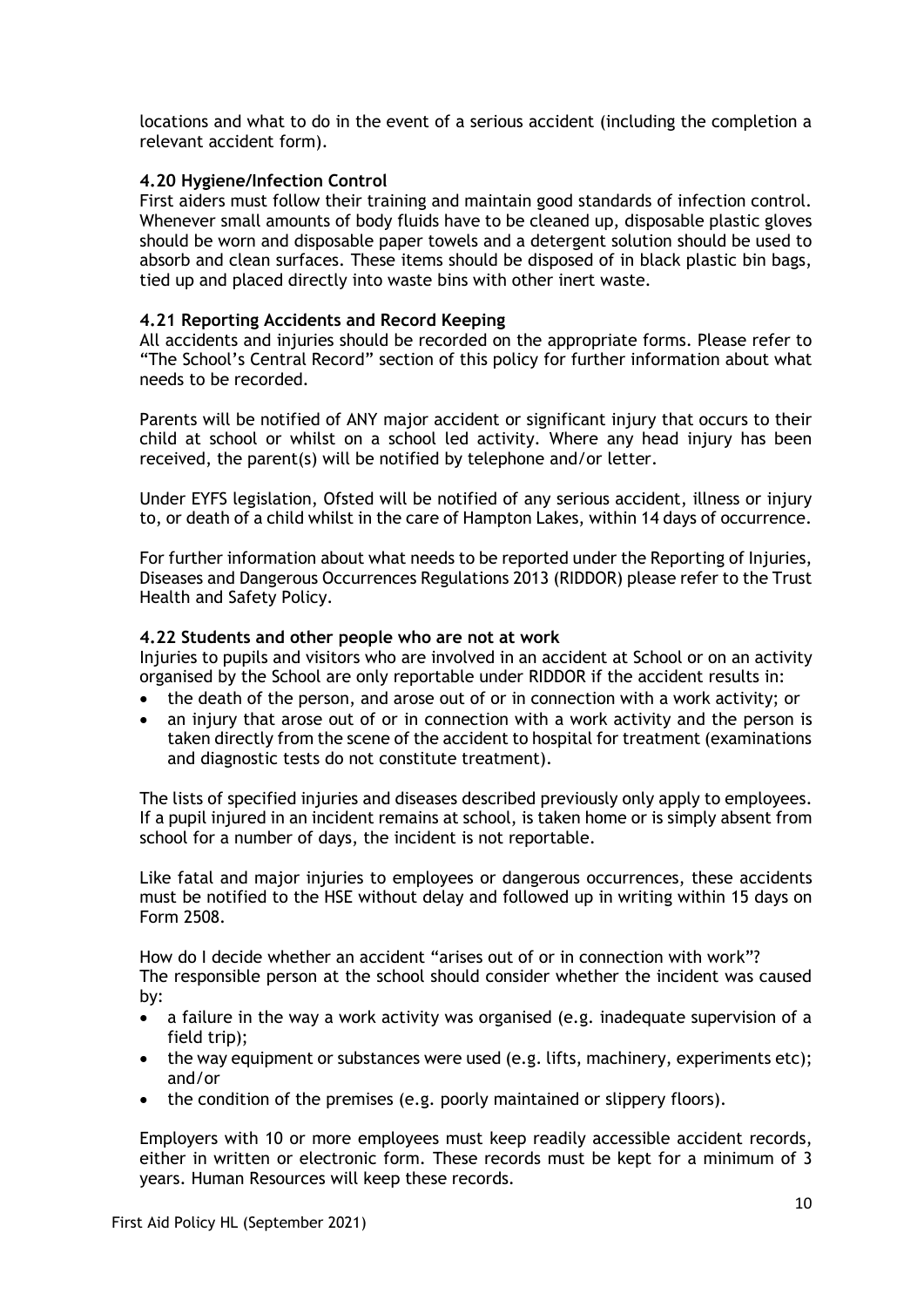# **4.23 The School's Central Record**

The School should keep a record of any First Aid treatment given by first aiders and appointed persons. This information and any completed First Aid record books are held by the Lead First Aider.

This should include:

- The date, time and place of the incident
- The name (and class) of the injured or ill person
- Details of the injury/illness and what First Aid was given
- What happened to the person immediately afterwards (e.g. went home, resumed normal
- duties, went back to class, went to hospital)
- Name and signature of first aider or person dealing with incident.
- Who notified the parent and whether this was by letter, phone, email or in person.

The Administration Manager keeps a central record, information in the record book can:

- Help the School identify accident trends and possible areas for improvement in the control of health and safety risks
- Be used for reference in future First Aid needs assessments.
- Be helpful for insurance and investigative purposes.

In an emergency, the Head of School will have procedures for contacting the child's parent/guardian/named contact as soon as possible. It is our practice to report all serious or significant incidents including head bumps to the parents e.g. by sending a letter home with the child, or telephoning the parents. (See Appendix A)

# **4.24 Children with Special Medical Conditions**

The School should be aware of children who have allergies or that require any special medical attention.

# **5. MONITORING, EVALUATION AND REVIEW**

This policy will be reviewed annually.

| <b>LOCAL GOVERNING BODY CHAIR:</b> |             |             |
|------------------------------------|-------------|-------------|
|                                    |             |             |
| <b>SIGNATURE</b>                   | <b>NAME</b> | <b>DATE</b> |
|                                    |             |             |
| <b>HEAD OF SCHOOL:</b>             |             |             |
|                                    |             |             |
| <b>SIGNATURE</b>                   | <b>NAME</b> | <b>DATE</b> |